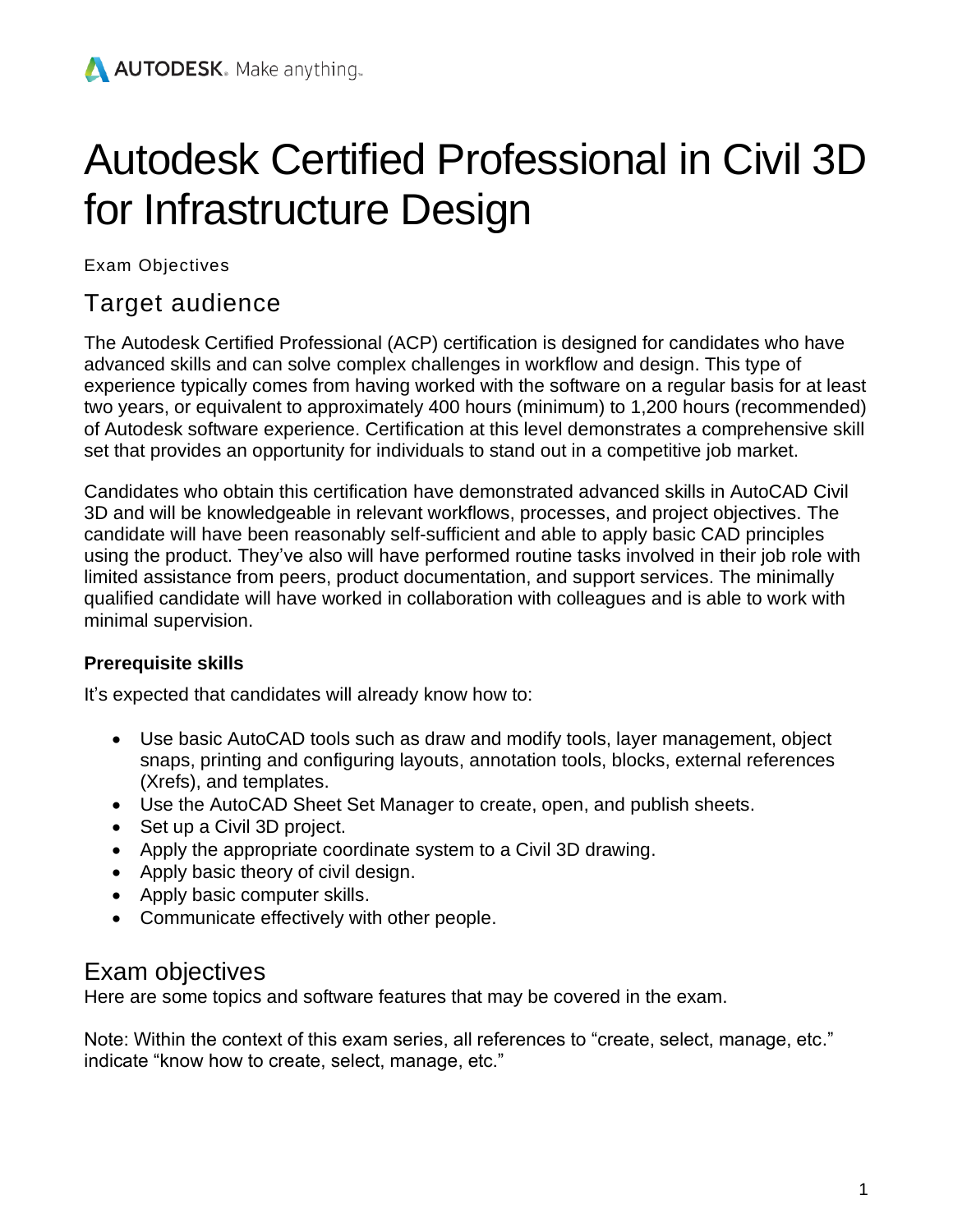

#### **1. Points, Parcels, and Surveying**

#### **Create points using the point creation methods**

- 1.1 a Describe the difference between Survey and Coordinate Geometry (COGO) points
- 1.1 b Create COGO points
- 1.1 c Specify point parameters
	- *May include points creation, point identity, default layer, default styles, default name format, and dropdown options from Point Creation Tools.*
- 1.1 d Assign point styles and point label styles
	- *May include point markers and description key sets.*

#### **Modify point appearance and properties**

- 1.2 a Rotate point markers
- 1.2 b Manage point styles
	- *May include specifying that the point size is determined by the drawing scale (annotative scaling).*
- 1.2 c Edit point properties
	- *May include adjusting datum and editing datum/coordinate properties.*
- 1.2 d Add and edit point labels
	- *May include rotating point labels; and assigning and editing point label styles.*

#### **Create and use Point Groups to control point display**

#### 1.3 a Create and modify Point Groups

- *i* Specifically, the properties on the Include/Exclude tab. May include grouping points by RAW Description or *by Point Number; and managing point group styles.*
- 1.3 b Change the point group display order

#### **Create a parcel**

- 1.4 a Explain automatic parcel creation
	- *May include specifying proper default settings for new parcels.*
- 1.4 b Create a parcel by layout
	- *May include using parcel layout and sizing tools; and specifying minimum frontage at a frontage offset.*
- 1.4 c Create a parcel from drawing objects
	- *May include understanding what objects can be converted to parcels.*

#### 1.4 d Create parcels by subdividing an existing parcel

- *May include creating slide or swing lines; and dividing a parcel into equal segments with remainder distribution.*
- 1.4 e Associate a parcel with a site
	- *May include assigning a label style and changing the display order of parcels contained in a site.*

#### **Create and modify parcel styles and annotations**

- 1.5 a Describe the difference between parcel, parcel area, and parcel segment labels
- 1.5 b Add and replace parcel labels
	- *May include individual and multiple segment labels; parcel area labels; applying line and curve label styles; and table tag numbering.*
- 1.5 c Define parcel styles
	- *May include applying a label style; component display; reordering the priority of styles; parcel segment and area fill display.*
- 1.5 d Create a parcel table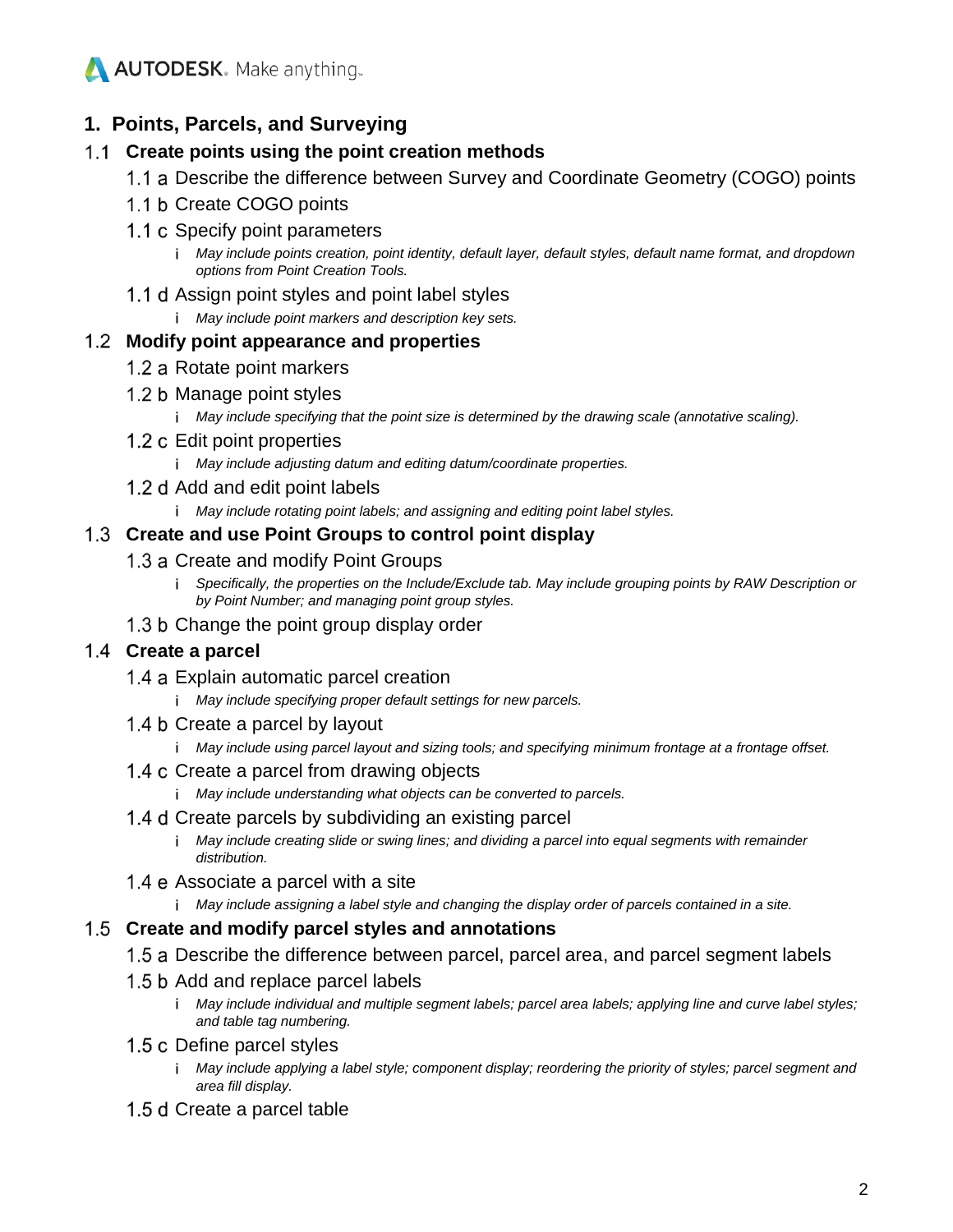*May include line, curve, segment or area tables; applying a table style; and selecting tags.* 

- 1.5  $e$  Convert a label to a tag
- 1.5 f Rename and renumber parcels
- 1.5 g Delete a parcel

#### **Understand the Civil 3D surveying tools**

- 1.6 a Work with linework code sets
- 1.6 b Utilize the points in the Survey Database
	- *May include reviewing and modifying the survey database settings.*
- 1.6 c Understand the use the Traverse Editor
- 1.6 d Recognize the purpose of working with the Survey Figure Prefix Database
- 1.6 e Understand the purpose of performing a Mapcheck Analysis

## **Surfaces and Grading**

#### **Identify key characteristics of surfaces**

- 2.1 a Identify the parameters and display settings of surface styles
	- *May include borders, contours, grid, points, triangles, watersheds, and display.*
	- *May include knowledge of what parameters and display settings must be set when making specific edits to a surface.*
- 2.1 b Understand a surface's build, how it was constructed and how it uses the data for calculations
	- *May include understanding how to diagnose complex surface builds when performing grading edits or building existing surfaces.*
- 2.1 c Identify the data categories of a surface definition
	- *May include boundaries, breaklines, contours, DEM files, drawing objects, point files, point groups, point survey queries, figure survey queries, and listing the types of objects that can be added to a surface.*
- 2.1 d Define surface boundary types
- 2.1 e Access and review surfaces statistics
	- *May include area and volume; minimum and maximum coordinates; and minimum, maximum, and mean elevations.*
- 2.1 f Understand how and when to display Triangular Irregular Network (TIN) lines

#### **Create and edit TIN surfaces and volume surfaces**

#### 2.2 a Create and edit TIN surfaces

- *May include swapping and removing surface triangle edges.*
- 2.2 b Create a volume surface
	- *May include adding a boundary.*
- 2.2 c Edit the properties of a surface definition
	- *May include selecting the boundary type, adding breaklines, adding data to a surface, applying a point group, analyzing with the Volumes Dashboard, comparing surfaces, and identifying volumes.*
- 2.2 d Create a TIN volume surface to compare two surfaces

#### **Create surface labels**

- 2.3 a Create spot elevation and slope labels
	- *May include applying spot elevation and slope label styles.*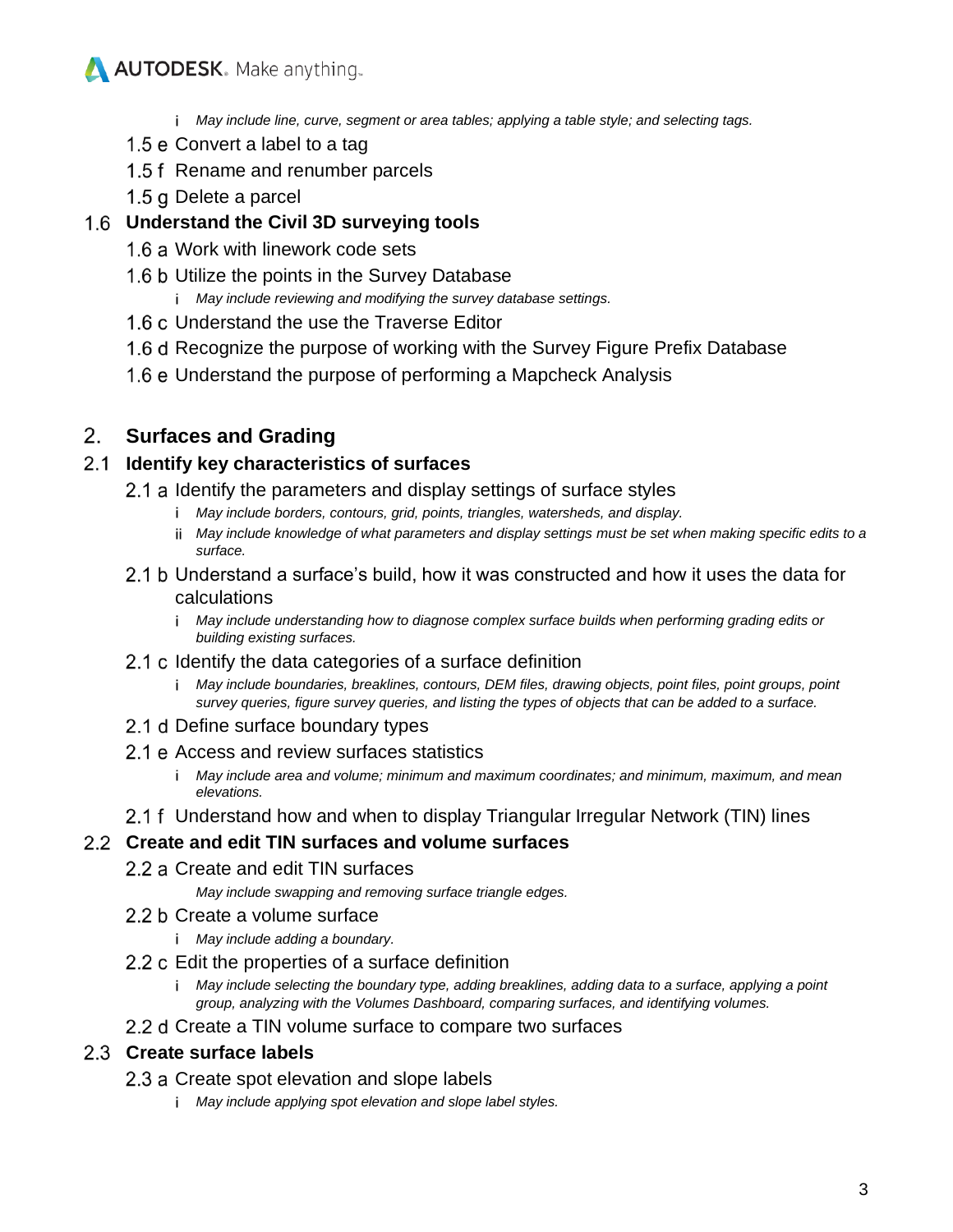- 2.3 b Add labels to single or multiple contour lines
	- *May include controlling contour display and applying contour label styles.*

#### **Identify examples of surface analysis**

- 2.4 a Identify the properties of a surface analysis type
	- *May include contours, directions, elevations, slopes, slope arrows, user-defined contours, and watersheds.*
- 2.4 b Set the analysis parameters for a surface style
- 2.4 c Perform a surface analysis

#### **Create and modify feature lines**

- 2.5 a Create feature lines
	- *May include different ways to create feature lines.*
- 2.5 b Edit feature lines geometry
	- *May include Break, Trim, Extend, Join, and Insert/Delete PI.*
- 2.5 c Edit feature line elevations
	- *May include inserting a high or low elevation point on a feature line; raising and lowering feature lines; setting feature line elevations from a surface; and using the Grading Elevation Editor.*
- 2.5 d Understand how objects interact with each other when they are part of the same site

#### **Create and modify sites and grading models**

- 2.6 a Create and modify sites
	- *May include site definition; adding feature lines to a site; and moving or coping feature lines to another site.*
- 2.6 b Create grading groups
	- *May include adjusting the cut and fill volumes for a grading group; and automatic surface creation.*
- 2.6 c Use grading creation and editing tools
	- *May include creating infills, using the Grading Editor (Panorama) to edit unlocked criteria values for a grading object, and using grips to edit grading.*
- 2.6 d Work with grading criteria

#### 3. **Alignments and Profiles**

#### **Create and modify alignments**

- 3.1 a Create an alignment from objects
	- *May include understanding the relationship between the selected objects and the resulting alignment.*
	- *May include understanding the issues that must be considered when generating an alignment from a pipe network.*
	- *May include the importance of selecting pipes and structures in a specific order.*
- 3.1 b Create offset alignments
	- *May include offset profiles, number of offsets, offset increments, and naming templates.*
- 3.1 c Edit alignment constraints
	- *May include length; radius; angle; type and tangency constraints; and alignment grid view.*
- 3.1 d Add lines, curves, and spirals to an alignment
- 3.1 e Reverse the alignment direction
- 3.1 f Apply widenings for a specified length along an alignment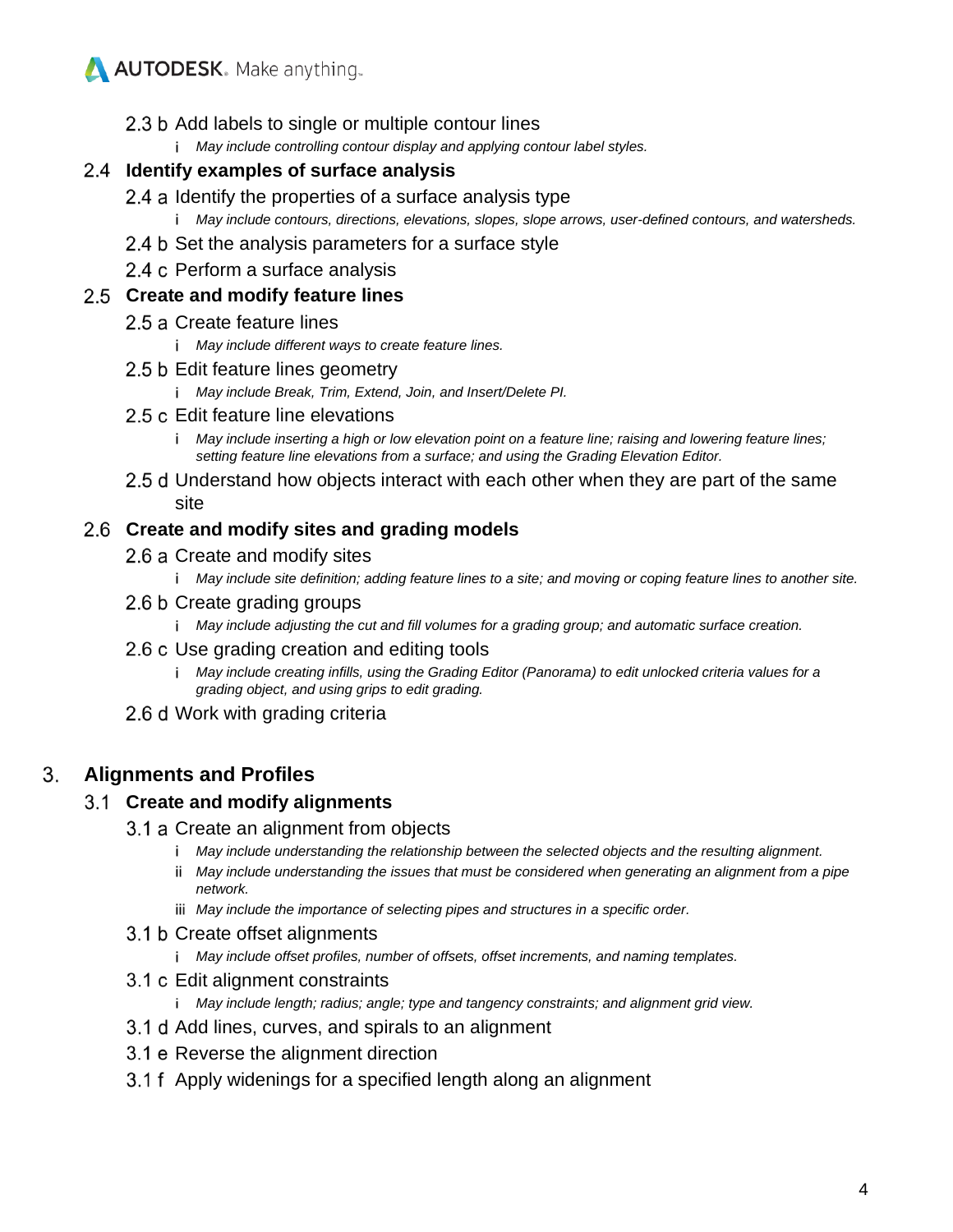

#### **Create a surface profile**

- 3.2 a Create a surface profile along an alignment
	- *May include style settings such as linetype, color, plot style, markers, right positive, left negative, and comma separated.*
	- *May include how to indicate the value, setting style, sample offsets surface profiles, and setting stations.*

#### **Create and modify a profile**

- 3.3 a Use profile creation tools
	- *May include adding PVI, tangents, and curves (fixed, floating, and free); designing vertical profiles; and drawing tangents with curves.*

#### 3.3 b Edit layout profiles

- *May include profile curve length; grade change; editing a design profile and erasing existing entities; and visually recognizing what tool adds a PVI.*
- 3.3 c Describe the purposes, features, and functions of the profile grid view *May include using Alignment Grid View to apply grade in and grade out.*
- 3.3 d Explain how and when to add a vertical curve
- 3.3 e Use profile grips

#### **Create profile views**

- 3.4 a Describe the relationship between profiles, profile views, and profile view bands
- 3.4 b Identify available object types to project to a profile view
	- *May include blocks, 3D solids, 3D polylines, points, feature lines, and survey figures.*
- 3.4 c Create a profile view
	- *May include using Band Styles to control the location and content of data bands labels; specifying the station range to which the profile view is drawn; and specifying the geometry to be labeled.*
	- *May include using the Quick Profile tool.*
- 3.4 d Split a profile view

#### **Create alignment and profile annotations**

- 3.5 a Describe the relationship between the label type and how it is placed on the alignment/profile
	- *May include labeling alignment segments (single and multiple).*
- 3.5 b Distinguish between station offset and station offset fixed point labels
- 3.5 c Explain how to renumber tag labels
- 3.5 d Work with alignment/profile labels
	- *May include major and minor stations labels; alignment label sets; and alignment station offset labels.*
- 3.5 e Use alignment tables
	- *May include splitting a segment table.*

#### 4. **Corridors and Sections**

#### **Create a corridor**

- 4.1 a Create and assign basic assemblies and subassemblies
	- *May include changing the frequency of assemblies applied in corridors.*
- 4.1 b Create a corridor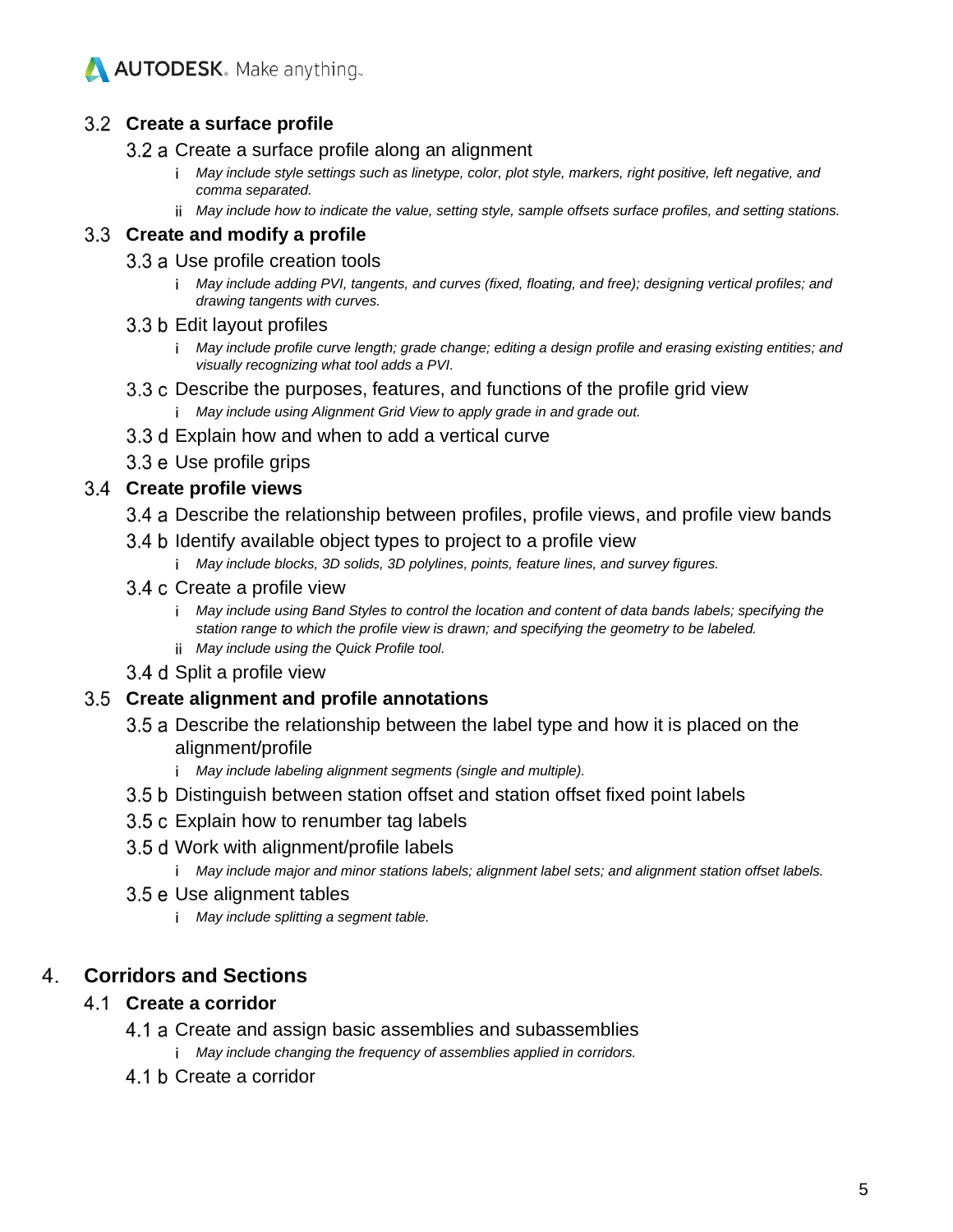- *May include creating a corridor from an alignment/profile (one baseline, multiple regions (add, split, merge)); and creating a corridor from feature lines.*
- 4.1 c Add multiple baselines to a corridor
- 4.1 d Add and edit targets (horizontal and vertical)
- 4.1 e Understand the concept of clearing corridor bowties
- 4.1 f Rebuild corridors

#### **Create objects from a corridor**

- 4.2 a Create objects from a corridor
	- *May include extracting objects, corridor surfaces, and including boundaries.*

#### **Create sections, create section views, and compute materials**

- 4.3 a Create sample lines
	- *May include creating sample lines by Range of Stations.*
- 4.3 b Create section sheets
- 4.3 c Edit sample line group properties
- 4.3 d Create section views
	- *May include creating multiple sections.*
- 4.3 e Compute Materials
	- *May include using a cut/fill material.*

#### 5. **Pipe Networks**

#### **Create and label a pipe network**

- 5.1 a Describe the purpose of the part catalog and parts list
- 5.1 b Set the part catalog location
- 5.1 c Add and modify parts and part sizes in the parts list
- 5.1 d Identify the tools used to create and modify pipe networks *May include RIM/Invert elevations, slopes, etc.*
- 5.1 e Add parts, pipes and structures to a profile view
- 5.1 f Change the pipe network flow direction
- 5.1 g Annotate plan and profile pipe networks

## **Create and label a pressure network**

- 5.2 a Create and edit the parts list
- 5.2 b Set the part catalog location
- 5.2 c Use the Pressure Network creation tools
- 5.2 d Add pipes, appurtenances, and fittings to a profile view
- 5.2 e Add plan and profile view labels

#### 6. **Plan Production and Data Management**

## **Create Note label styles**

6.1 a Use the text component editor